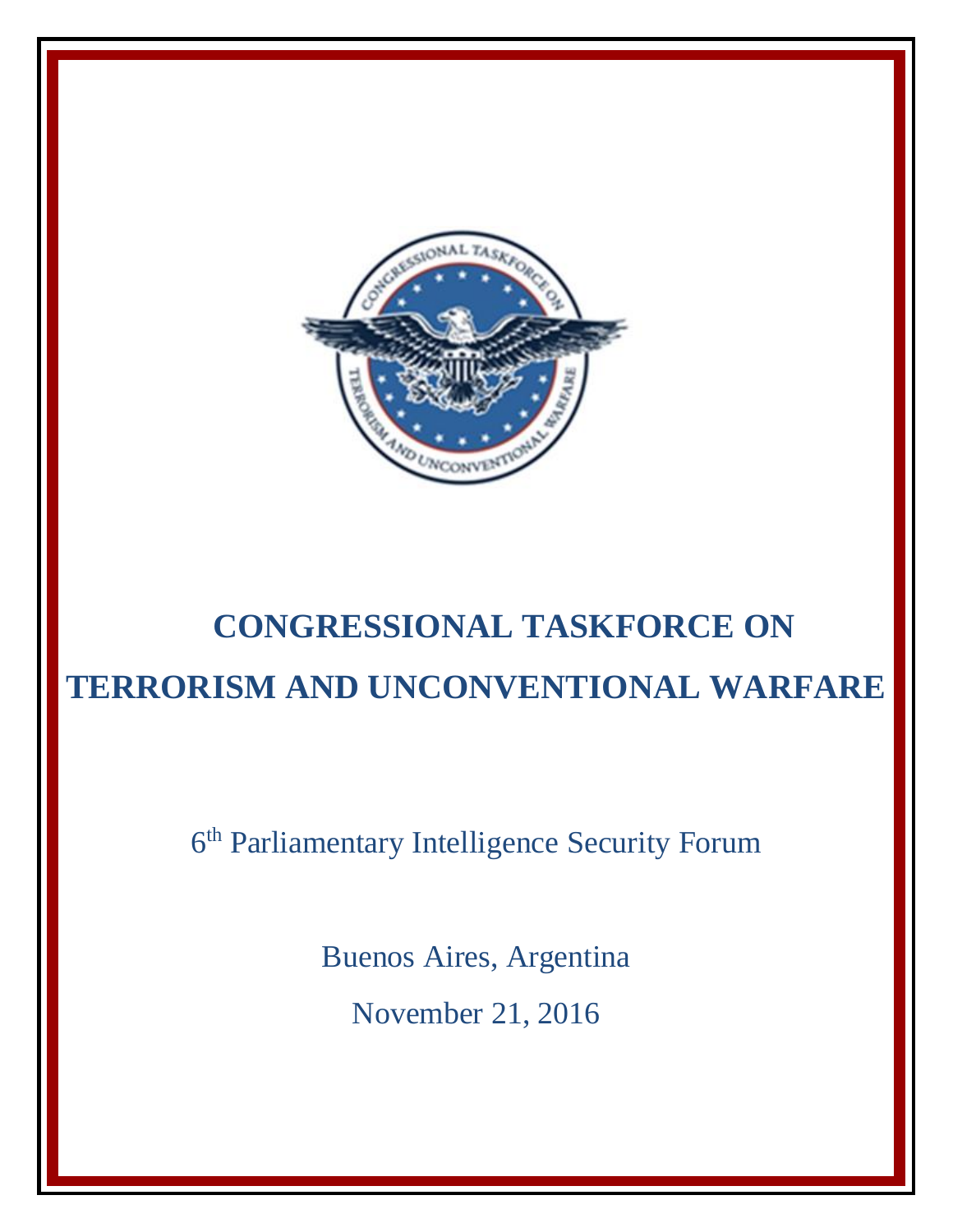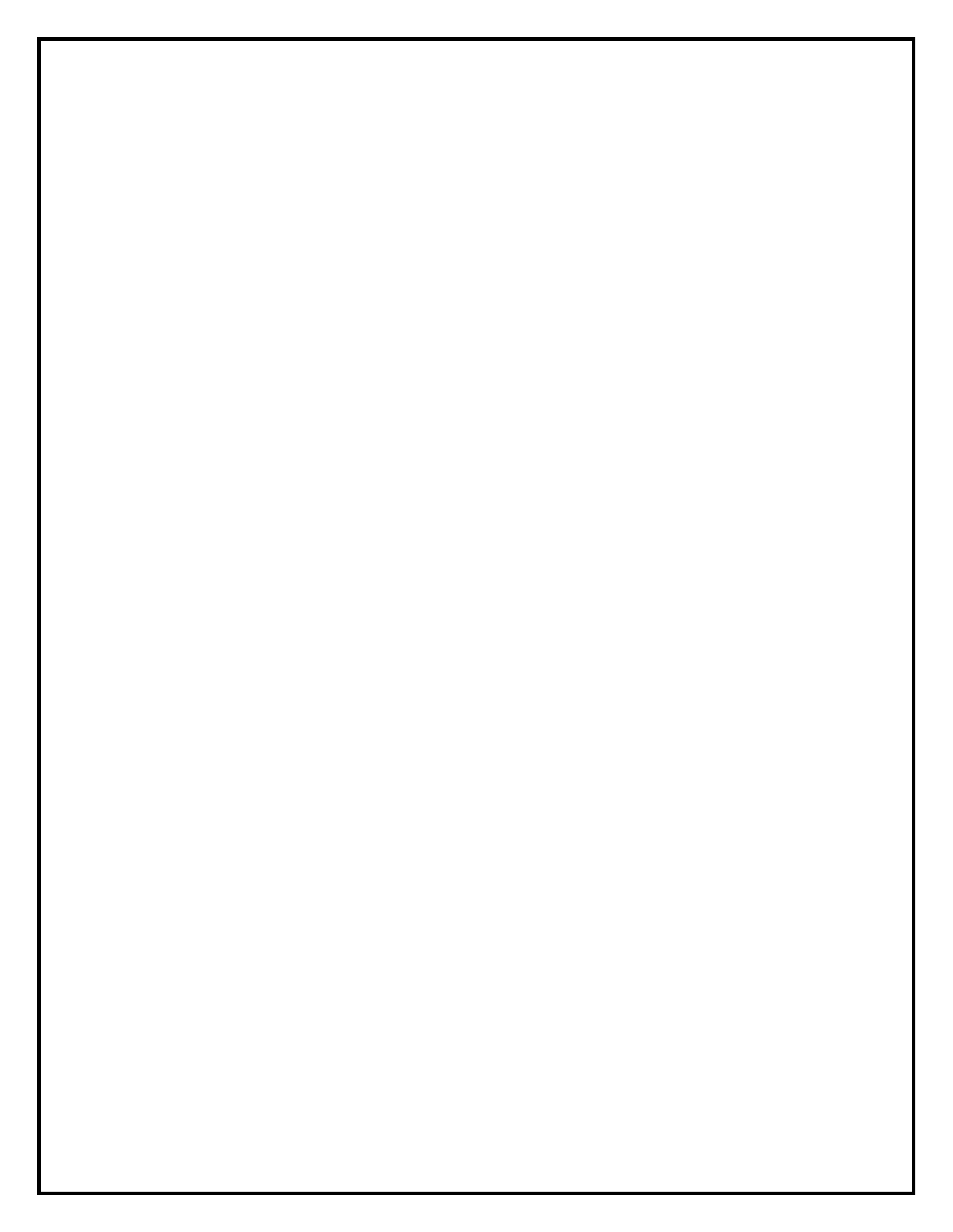

Event Co-Hosts Representative Robert Pittenger and Mariano Federici, President, Argentine Financial Intelligence Unit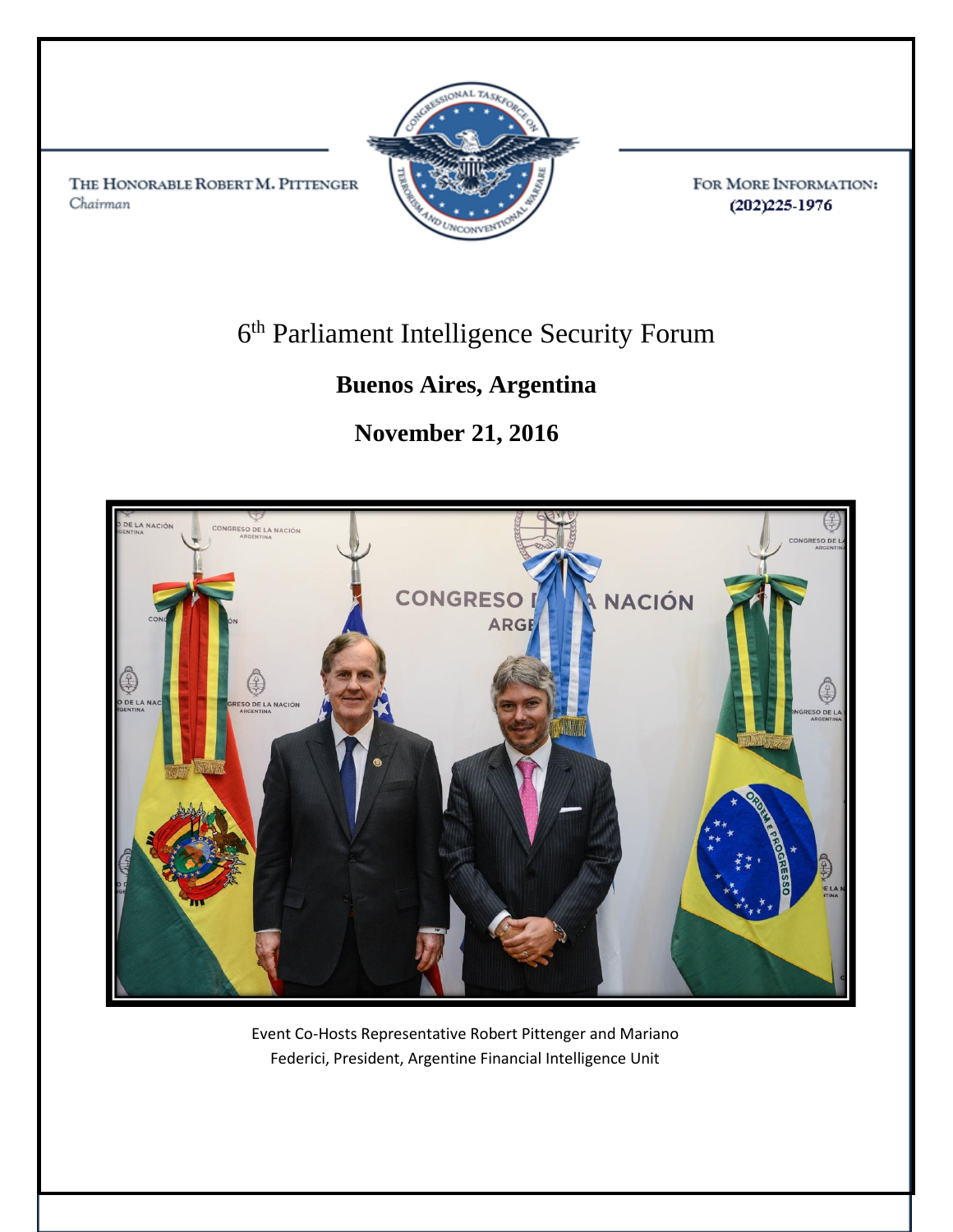# Congress of the United States **Clashington, DC 20515**

#### Dear Colleague:

When I served as Vice Chairman of the Financial Services Committee's Taskforce to Investigate Terrorism Financing, many of our Committee's expert witnesses described the problems of illicit finance in South America and how those dollars often support global terror activities. Rule of law is absent in many areas in Latin America, and widespread corruption remains.

With that in mind, Members of our Taskforce reached out to several Latin American government officials in an effort to improve collaboration and strengthen regional financial security. As you may know, over the past several years I have hosted several international security forums where we have assembled senior legislators, ambassadors, and government officials to discuss issues relating to financial security. On November 21, 2016, I co-hosted our first Regional Parliamentary Intelligence Security Forum, held in Buenos Aires, Argentina.

Mariano Federici, President of the Financial Intelligence Unit of Argentina, co-hosted this important event. Mr. Federici has been a dedicated partner on anti-money laundering and terror finance issues, and his work has made Argentina a regional leader on financial regulatory reform.

During our event, participants discussed a variety of security topics related to South America, including terrorist group financing, countering narcotic-trafficking and human-trafficking, information sharing, and

developing state institutions to combat money laundering. Over 20 U.S. government Treasury Department officials attended this event to show support for Argentina and Mr. Federici.

Enclosed you will find an official event agenda, a list of international participants, and an official summary of events.

Thank you for your continued interest in our forums, and we look forward to working with you in the future.

Sincerely,

Robert Pittenger Member of Congress Chairman, Congressional Taskforce on Terrorism and Unconventional Warfare



Rep. Pittenger with Argentine Senator Federico Pinedo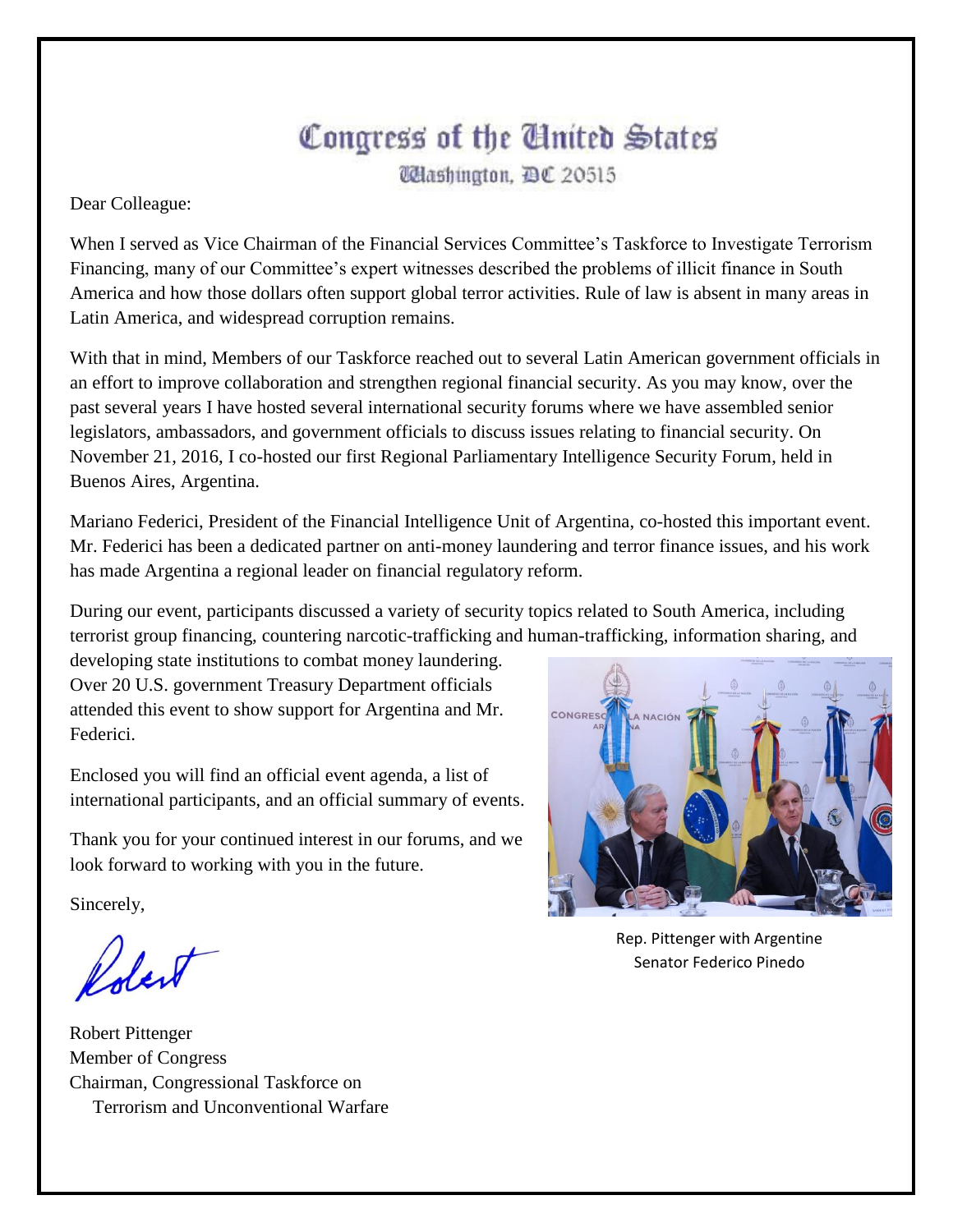### **Agenda – Buenos Aires Regional Parliamentary Intelligence Security Forum**

November 21, 2016

Venue: Argentine Senate, Buenos Aires, Argentina

Time Schedule:

Check-In: 8:30am

Opening: 9:00am

- Welcome Speeches:
	- **Emilio Monzo** (Member of Parliament, Argentina)
	- **Mariano Federici** (President of the FIU, Argentina)
	- **Mario Eugenio Quintana** (Secretary of Inter-Ministerial Coordination, Argentina)
	- **Robert Pittenger** (Member of Congress, USA)
	- **Federico Pinedo** (Senator, Argentina)
- Panel I:
- **Daniel Glaser** (Assistant Secretary for Terrorist Financing, U.S. Department of the Treasury)
- **Barry Rider** (Professor, Center for Development Studies, University of Cambridge)
- **Mariano Federici** (President of the FIU, Argentina)
- **Santiago Otamendi** (Secretary of Justice, Ministry of Justice and Human Rights, Republic of Argentina and Vice President, FATF).

- Panel II:

- **Jamal El-Hindi** (Acting Director, FINCEN)
- **Javier Cruz Tamburrino** (Director, FAU Chile)
- **Sergio Espinosa Chiroque** *(Director, FIU Peru)*
- **Gustavo Rodrigues** (Director, FIU Brazil)
- **Oscar Boidanich** (Minister of the Seretariat for the Prevention of Money Laundering, Paraguay)

- Lunch: 12:45pm – 1:30pm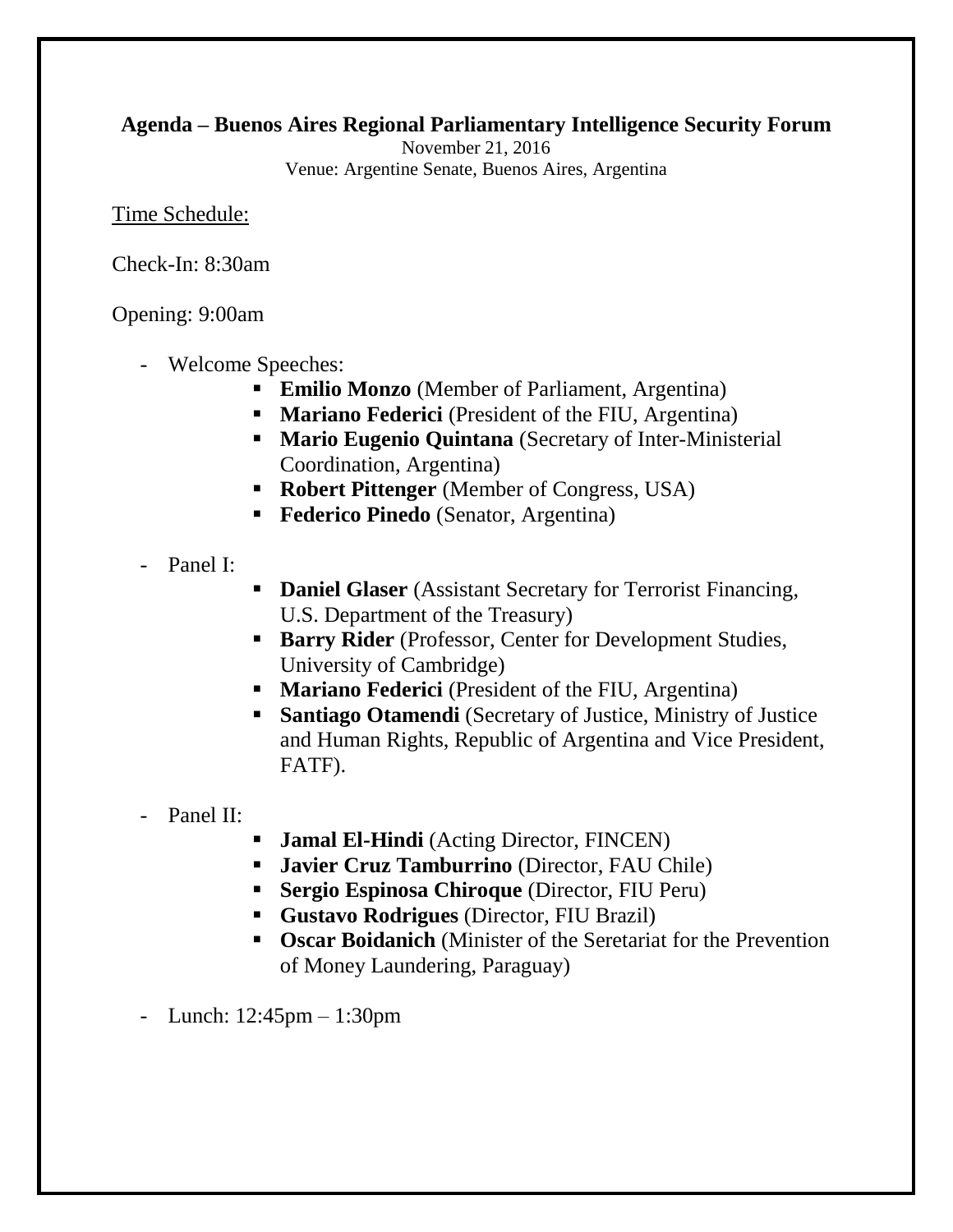- Panel III:

- **Joseph Myers** (Vice President, Risk Assessment Global Compliance Programs, Western Union)
- **Dave Stewart** (Director of Financial Crimes and Compliance, SAS Corp.)
- **Kristin Reif** (Director of Illicit Trade Strategies and Prevention, Phillip Morris International)
- **Claudio Cesario** (President, Argentine Banks Association)
- Panel IV:
	- **Roberto De Michele** (Modernization of the State Principal Specialist, Institutional Capacity of the State Division, Inter-American Development Bank)
	- **Esteban Fullin** (Regional Advisor for Latin America and the Caribbean, Financial Integrity Group, International Monetary Fund)
	- **Marconi Melo** (Executive Secretary, Financial Action Task of Latin America)
	- **Jose Antonio Monreal Hurtado** (President, Monreal & Partners)
	- **Example 2 Zenon Biagosch** (President, FIDESnet)
- Panel V:
	- **Eduardo Amadeo** (MP, Argentina)
	- **Robert Pittenger** (MC, USA)
	- **Joseph Humire** (Executive Director, SFS)
	- **Eber Osvaldo Ovelar Benitez** (MP, Paraguay)
	- **Clark Fonda (**Deputy Chief of Staff, Congressman Robert Pittenger)
- Closing Remarks:  $5:30 \text{pm} 6:15 \text{pm}$ 
	- **Rodolfo Urtubey** (MP, Argentina)
	- **Patricia Bullrich** (Secretary of Security, Argentina)
	- **Santiago Pena Palacios** (Secretary of the Treasury, Paraguay)
	- **Alfonso Prat Gay** (Secretary of the Treasury, Argentina)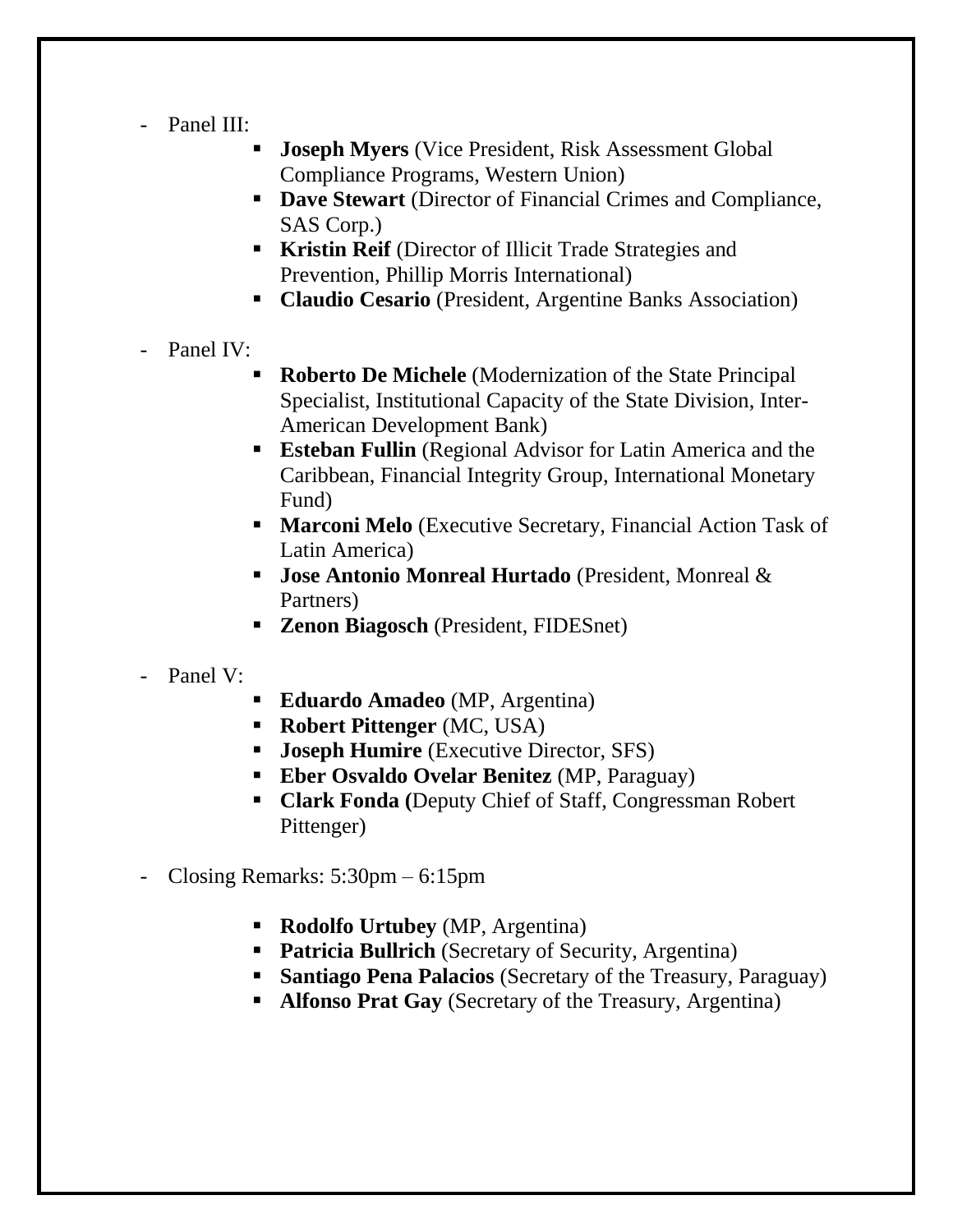## **International Principal Participants**

Agustín Amado Florentín Cabral, Paraguay Andrés Horacio Daer, Office of the Public Ministry, Argentina Ciro Zabala Canedo, Bolivia Clark Fonda, Deputy Chief of Staff, Rep. Robert Pittenger Claude Maurice Mulder Bedoya, Perú Claudio Cesario, Argentine Banks Association Cornelia Schmidt, Argentina Daniel Glaser, U.S Treasury Department David Emond, Regional Attaché, Southern Cone of the Americas - Department of Homeland Security. Homeland Security Investigations (HSI) David Stewart, SAS Corporation Dr. Javier Cruz Tamburrino, UAF Chile Eber Osvaldo Ovelar Benitez, Paraguay Eber Osvaldo Ovelar Benitez, Paraguay Eduardo Amadeo, Argentina Eduardo Petta, Paraguay Emilio Monzó, Argentina Esteban Fullin, IMF Assesor for Latin America and the Carribean Federico Pinedo, Argentina Gabriel Pérez Barberá, Federal Prosecutor Graciela Bianchi Poli, Uruguay Guillermo Snopek, Argentina Gustavo Arrighi, Argentina Gustavo Ramón Domínguez, Gerdarmerie, Argentina Gustavo Rodrigues, President of Financial Control Division, Brazil Horacio Alonso, Argentina Hugo Damián Alegre, Gerdarmerie, Argentina Jamal El-Hindi, U.S. Treasury Department Joao Bacelar, Brasil Joeal Vaisman, Argentina Jorge Ramón Avalos Mariño, Paraguay José Antonio Monreal Hurtado, President, Monreal & Partners José Patiño, Argentina Joseph Humire, Executive Director SFS Joseph Myers, Western Union Julia Lusquiños, Argentina Kristin Reif, Director of Illicit Trade Strategies and Prevention, Phillip Morris Lopez Keonig, Argentina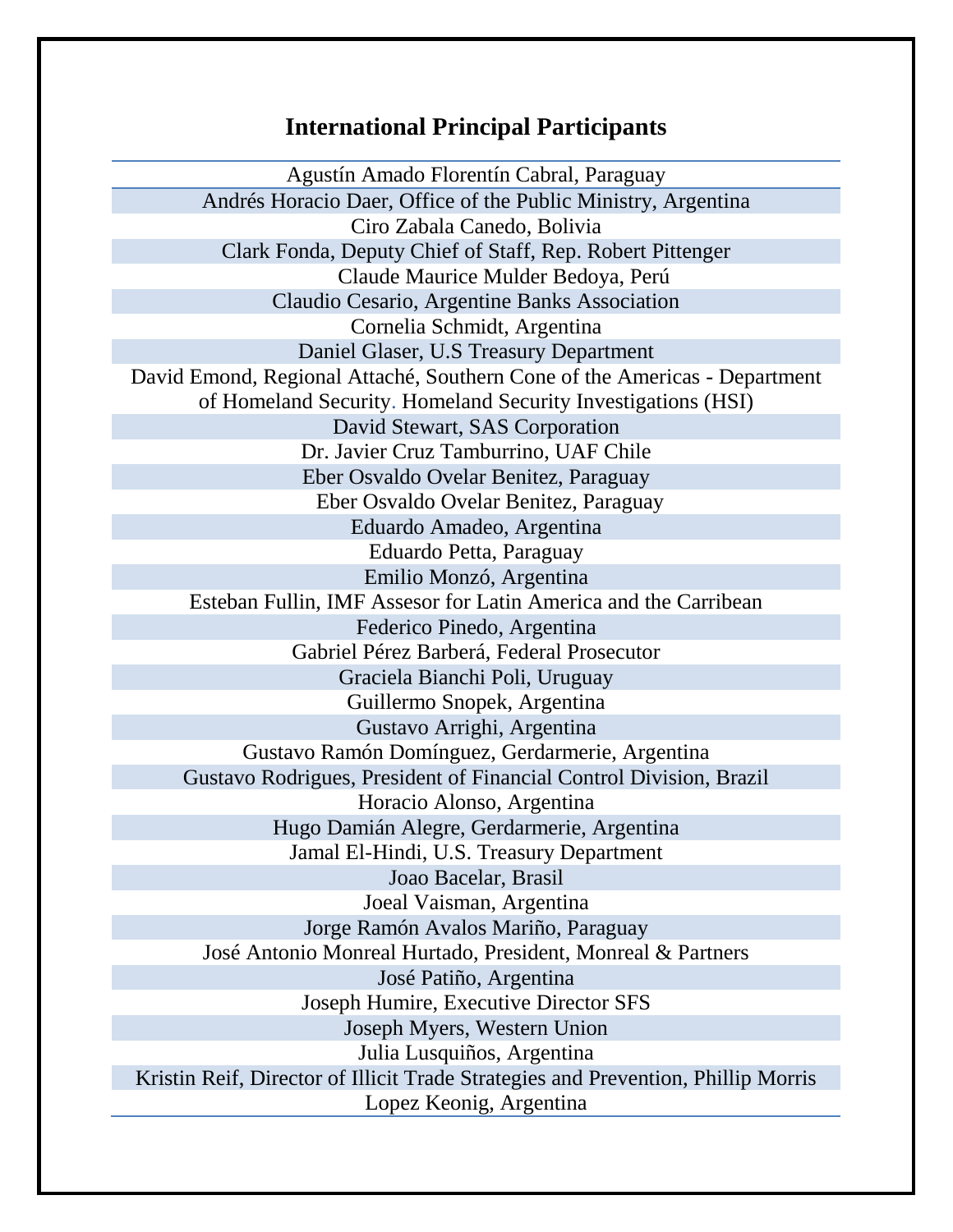Luis Caputo, Secretary of Finance Marconi Melo, Executive Secretary, GAFILAT María Eugenia Talerico, Vice President, UIF Argentina María Laura Roteta, Prosecutor of Economic Crimes and Money Laundering, Argentina Mariano Federici, President, UIF Argentina Mario Eugenio Quintana, Secretary of Interministerial Coordination, Argentina Maximiliano Rotundo, Argentina Natalio Francisco Cima, Gerdarmerie, Argentina Nestor Pedro Braillard Poccard, Argentina Oscar Boldanich, Secretary of Money Laundering Prevention, Paraguay Pamela Fernanda Daniel, Gerdarmerie, Argentina Parnaldo Giuzzio, Paraguay Professor Barry Rider, University of Cambridge Ramón Vásquez, Undersecretary of Administrative Coordination, Argentina Robert Pittenger, United States Member of Congress Roberto de Michele, BID Santiago Otamendi, Secretary of Justice, Argentina Sergio Espinosa Chiroque, UIF Perú Silvana Cid, Argentina Víctor Souza, Perú Virgilio Hernández, Ecuador Wenceslao Gozalez Day, Argentina Zenón Blagosch, President, FIDESnet

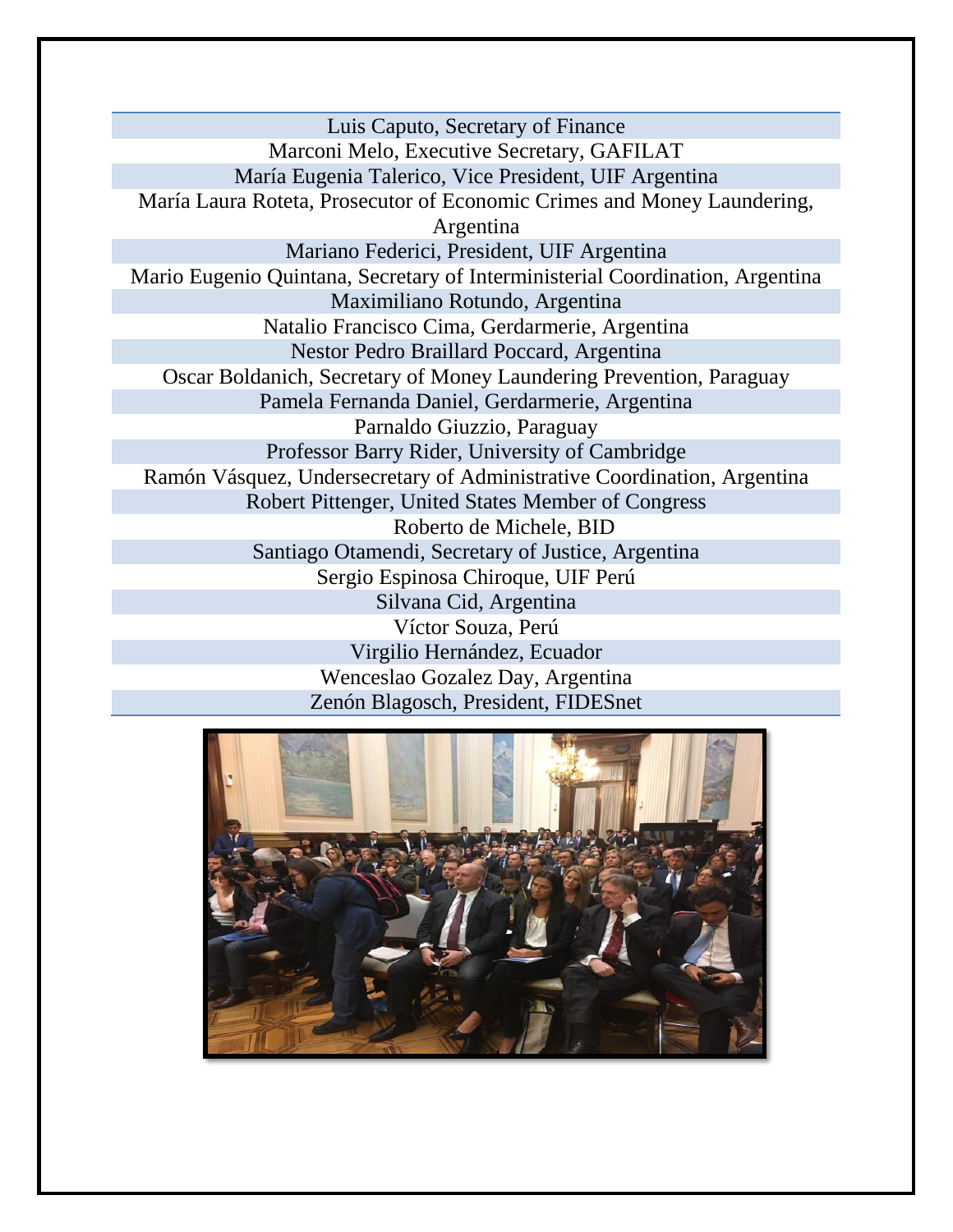#### **Subject: Regional Parliamentary Intelligence Security Forum in Buenos Aires, Argentina:**

1. Congressman Pittenger joined officials from approximately a dozen South American countries to discuss the modern challenges of fighting terrorism financing and money laundering. The panelists were comprised U.S. and international experts in combating illicit terror financing and money laundering. The day began with officials from both the executive and legislative branches of Argentina to convey a message of cooperation and information sharing between agencies.

Mario Quintana, the Secretary of Interministerial Coordination, called for a formal war against narcotics traffickers, which provide a large portion of the illicit funding to terrorist groups. Federico Pinedo, Interim President of the Argentine Senate, also joined the panel. Senator Pinedo stressed the challenges of globalization in fighting terror financing, and stated that cooperation between nations is now essential. Especially in Argentina, the terrorist groups and narcotic traffickers attempts to undermine democracy presents a unique challenge to their government. Law enforcement authorities in Argentina have failed to secure several areas within the country, such as the tri-border area in the North. Mariano Federici, the head of UIF in Argentina, expressed his gratitude for the well-attended event.

Congressman Pittenger joined the panel with a message of cooperation between countries, stating that in the fight against terror we are only as strong as our weakest link. He discussed how banking regulations within the U.S. contribute to the lack of American banks in Buenos Aires. Less American influence contributes to the growing informal economy in Argentina, which makes up about 40% of the transactions.

2. Panel II focused specifically on the means that terrorist groups use to acquire funding. Daniel Glaser, the Assistant Secretary for Terrorist Financing at the Treasury Department, presented his agency's findings on ISIS. According to Assistant



Jamal El-Hindi, Acting Director at Fincen, discussing South American money laundering with regional experts

Secretary Glaser, ISIS is a unique terror organization because most of its funding is derived from the territory it controls. Through oil, taxation, and bank seizures, ISIS has become the wealthiest terrorist organization in the world. Assistant Secretary Glaser suggested that while eroding the territory that ISIS controls is the best strategy to limiting their funding, governments must also focus on blacklisting currency exchange markets that allow for these illicit funds, as well as cutting off banks within ISIS territory.

University of Cambridge Professor, Barry Rider, offered a change of pace and a different viewpoint to the effectiveness of FIUs working in conjunction with banks. He suggested that banks are burdened with compliance in regards to information sharing regulations, and may not be effective as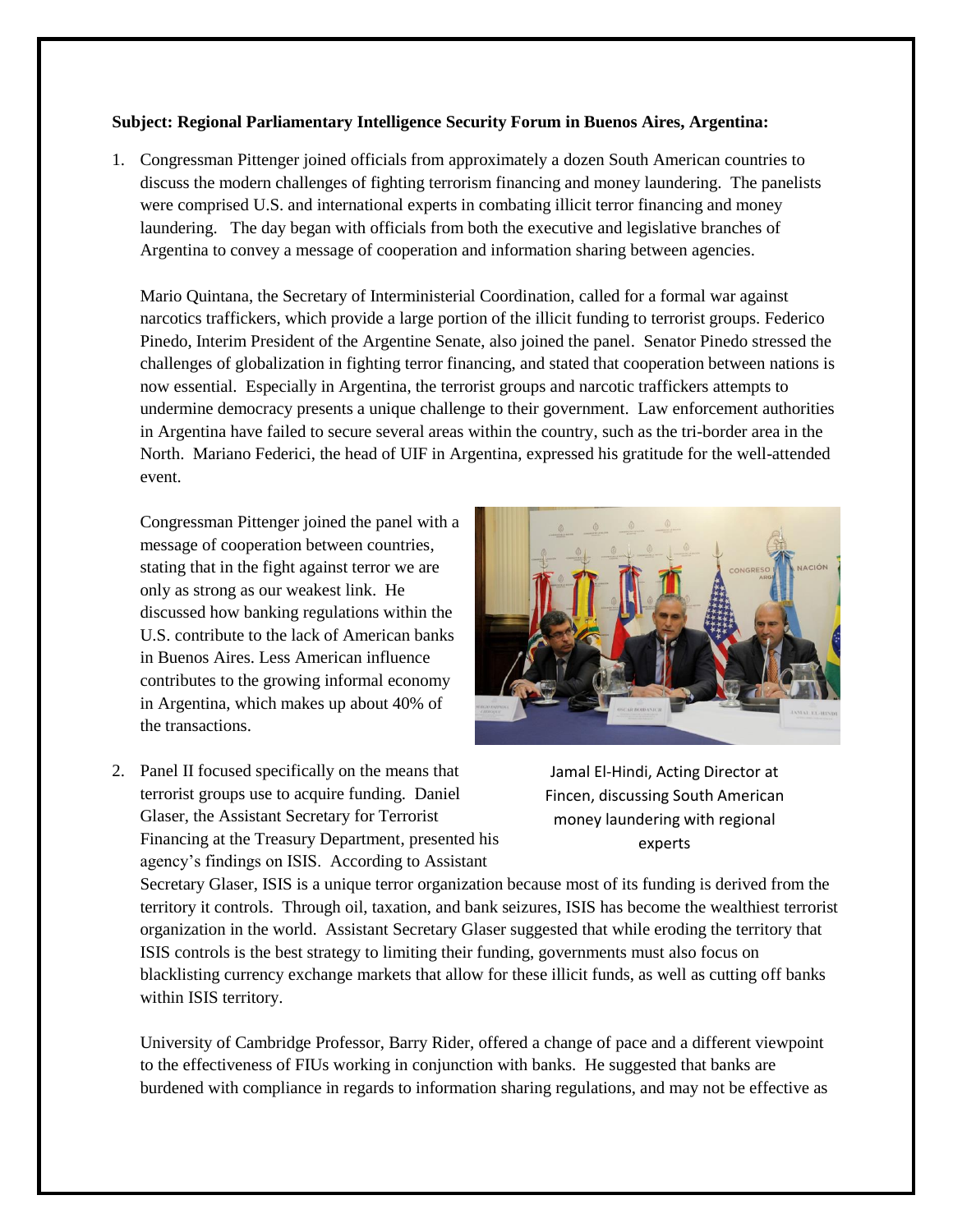sources of information. As an alternate path, he cited a potential British policy which forces individuals to demonstrate their source of "unaccountable wealth" in order to assure those funds are not going to terrorist organizations.

In response to Professor Rider's comments regarding the effectiveness of FIUs, Mr. Federici offered insight into the possible reasons for the failures of some FIUs. Mr. Federici first stated that the first priority in relation to terrorism financing is formalizing the economy. Since most of the crime in Argentina is done in cash, moving to a more banking based economy is essential to fighting terrorism. Mr. Federici also pointed to a lack of political will, instead of a broader state strategy, to combat money laundering and illicit financing. As the President of the FIU, he believes terror financing issues should not be subject to political winds.

3. Mrs. Maria Eugenia Talerico serves as the Vice President to the Argentine FIU. Stressing the importance of information gathering and sharing, Mrs. Talerico stated that the challenge comes when disseminating information, as well as privacy concerns on how to use that information.

One of the key agencies in the fight against terrorism finance is the Treasury Department's Financial Crimes Enforcement Network (Fincen). Jamal El-Hindi, Fincen's Acting Director, explained that the role of the agency was to use support from law enforcement and financial institutions to disseminate information that can be crucial to recognizing illicit financing operations. Mr. El-Hindi expressed his support for privacy and civil liberties, but also stated that transnational borders are the biggest barriers in tracking and stopping illicit financing. Therefore, he considered information sharing between nations to be the focus of his presentation.

Much of the discussion in the forum revolved around the issues facing developing nations in regards to the formal economy and respect for the rule of law. Javier Cruz Tamburrino, the director of the Financial Analysis Unit in Chile, stated that the biggest achievement to strive for is respect for the rule of law within his country.

Mr. Sergio Espinosa Chiroque was the next panelist. Serving as the Director of the Financial Intelligence Unit of Peru, he stated that Peru and other countries may have all of the necessary laws in place, but the implementation and effectiveness may be lacking. He criticized bilateral agreements between neighboring countries as being mostly ineffective, because a criminal organization can simply move to another country in the area while keeping the same supply lines, blocking any access or tracking to the data that may have been available if there was a multilateral agreement. He also stated the need to clarify communication to lawmakers and the general public to keep the message and mission clear.

Gustavo Rodrigues started his presentation by stating that the UIFs in South America are "institutional babies". As the Director of the Financial Control Agency in Brazil, he compared UIFs in South America to safety measures on a car. He stated that at this point UIFs are a seat belt and not much else. In order for UIFs to keep up with the times, they must have more tools at their disposal. He also stated that a lot of the issues in dealing with anti-money laundering have to do with the age of these departments. Brazil's UIF is the oldest in South America and is not even 20 years old.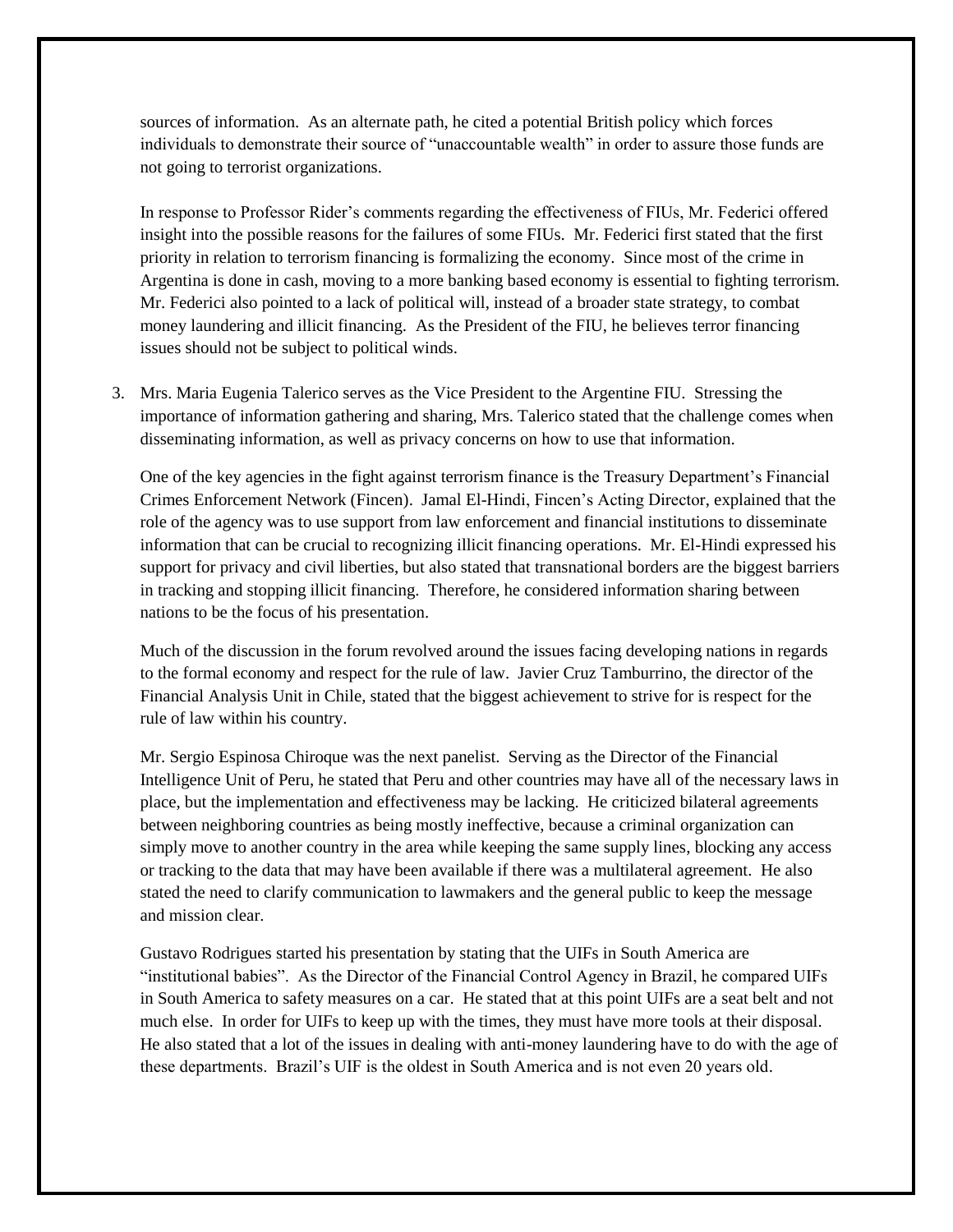The Secretary of the Money Laundering Prevention Agency, Oscar Boidanich, represented Paraguay at the Forum. He focused on public will as the key to prevention of terrorism finance and narcotrafficking.

4. Mr. Meyer, the Vice President of Risk Assessment and Global Compliance Programs, represented Western Union. The frequency of international financial transactions was the opening theme of Mr. Myer's presentation. Western Union's data showed 31 financial transactions per second, which were reported to 46 different FIUs. Mr. Myers also committed Western Union to being a partner of information sharing with countries that are trying to build up their financial intelligence to prevent illicit activities.

Also featured on this panel were some of the organizational challenges that the private sector faces when dealing with information sharing issues. As the Director of Financial Crimes and Compliance at SAS, Mr. Stewart stressed the importance of big data sharing between the public and private sector. He also stated that institutions in government who compete for relevancy obstruct the sharing of information to maintain their status.

Many different sources of income go into funding terror organizations. Illicit tobacco represents the 3<sup>rd</sup> largest amount of money spent on illegal trade, behind only drug and human trafficking. Kristin Reif, the Director of Illicit Trade Strategies and Prevention from Phillip Morris presented regarding the amount of money flowing to terrorist organizations from illicit tobacco trade. According to the data given, about \$200,000-\$300,000 per week went to fund organizations such as Al Qaeda, Hamas, and Hezbollah.

The recent administration change in Argentina signaled a change in attitude toward financial institutions in the country. The Argentina Bankers Association was represented at the forum by Claudio Cesario, the president of the organization. He spoke to the attendees regarding this change of attitude, and struck a conciliatory tone, stating that the public and private sectors are on the same team against illicit trade.

5. The next panel featured different organizations tasked with helping build government institutions to counter money laundering and other illicit financial activity.



Sergio Espinosa Chiroque, President of Peru's Financial Intelligence Unit

In an effort to modernize the financial intelligence capabilities of different countries in the Americas, the Inter-American Development Bank started the Institutional Capacity of the State Division, led by Roberto de Michele. The Inter-American Development Bank provides monetary, technical, and organizational help to nations trying to form a more robust institution to counter money laundering and illicit financial activity. Similarly, the IMF was represented by their Regional Assessor for Latin America and the Caribbean. The representative from the IMF echoed much of what Mr. de Michele